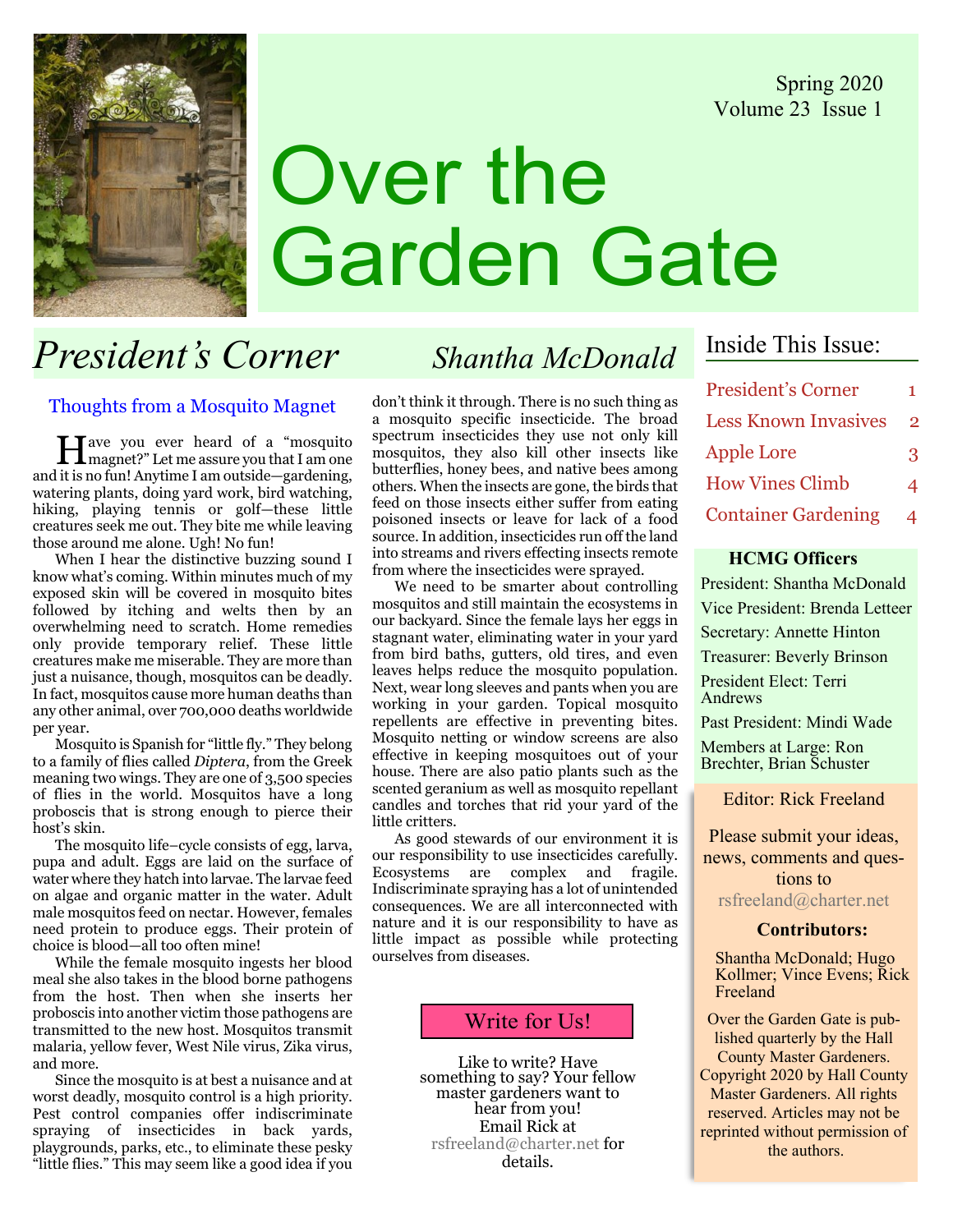# Lesser Known Invasive Species Hugo Kollmer

 $\bf V$ ou may be familiar with invasive species such as cogongrass, the hemlock wooly adelgid, and kudzu ("the plant that ate the south"). Unfortunately, they're not the only ones we must contend with. Here are a few lesser known invasives to add to your knowledge base.

# Varroa Bee Mite



Varroa bee mite (Varroa jacobsoni) preying on a honey bee

First discovered in 1904, the Varroa bee mite, is a parasite of the Asian honey bee, Apis cerana. Varroa mites were first detected in the U.S. in 1987. Only one continent, Australia, remains free of it.

Varroa continues to be considered the most devastating parasite of honey bee colonies in existence. The mite is absolutely dependent on the honey bee and cannot complete its life cycle without being in contact with the honey bees.

Methods of control include, breeding of resistant strains, naturally derived chemicals and traps. A promising innovation is the Varroa Gate, a structure at the entrance to the hive. Every bee must climb through chemically infused apertures in this gate when leaving or returning to its own hive.

# Gypsy Moth



Adult Gypsy moth larvae (Lymantria dispar)

The gypsy moth is a European native, accidentally introduced into New England in the late 1800's during an attempt to rear an alternative silk producing insect. Young gypsy moth larvae chew small holes in leaves, while older larvae consume entire leaves except for the larger veins and midribs. An entire tree may be defoliated, resulting in reduced growth and loss of vigor, as well as reduced aesthetic, recreational, and wildlife values. If total defoliation occurs over several years, mortality may result. Favored hosts include oak, apple, alder, basswood, birch, poplar, sweet gum, willow, and hawthorn. There are also numerous other plants which the larvae may feed upon.

Tanglefoot, sticky tape, or bands of burlap, placed around the trunk of the tree may be used to trap larvae and can afford some protection to individual ornamental trees. Several inorganic and organic pesticides such as Sevin and Bacillus thuringienis (Bt) offer effective control. In addition, natural controls, including introduced insect parasites, virus diseases and predators, can serve to mitigate gypsy moth infestations.

# Autumn Olive

Autumn olive (Elaeagnus umbellate)



Native to China and Japan, Autumn olive was introduced into America in 1830. It is a deciduous shrub growing from 3 to 20 feet in height. Its bark is gray-brown and smooth with small white dots (lenticels). Leaves are alternate, elliptical and 2 to 3 inches in length, easily recognized by the silvery, dotted underside of the leaves. In the fall, abundant edible red juicy berries occur on clusters near the stems. Since its introduction, Autumn olive has been widely planted for wildlife habitat, and large-scale erosion control.

Found in the northern part of our state, it is also established throughout the eastern United States. Because the fruits are eagerly eaten by birds and small mammals, this plant can rapidly compete with native species.

Herbicides, including Arsenal AC, Vanquish or Garlon, used as a spray or basal treatment, can provide good control of Autumn olive when used as directed.

(Continued on page 3)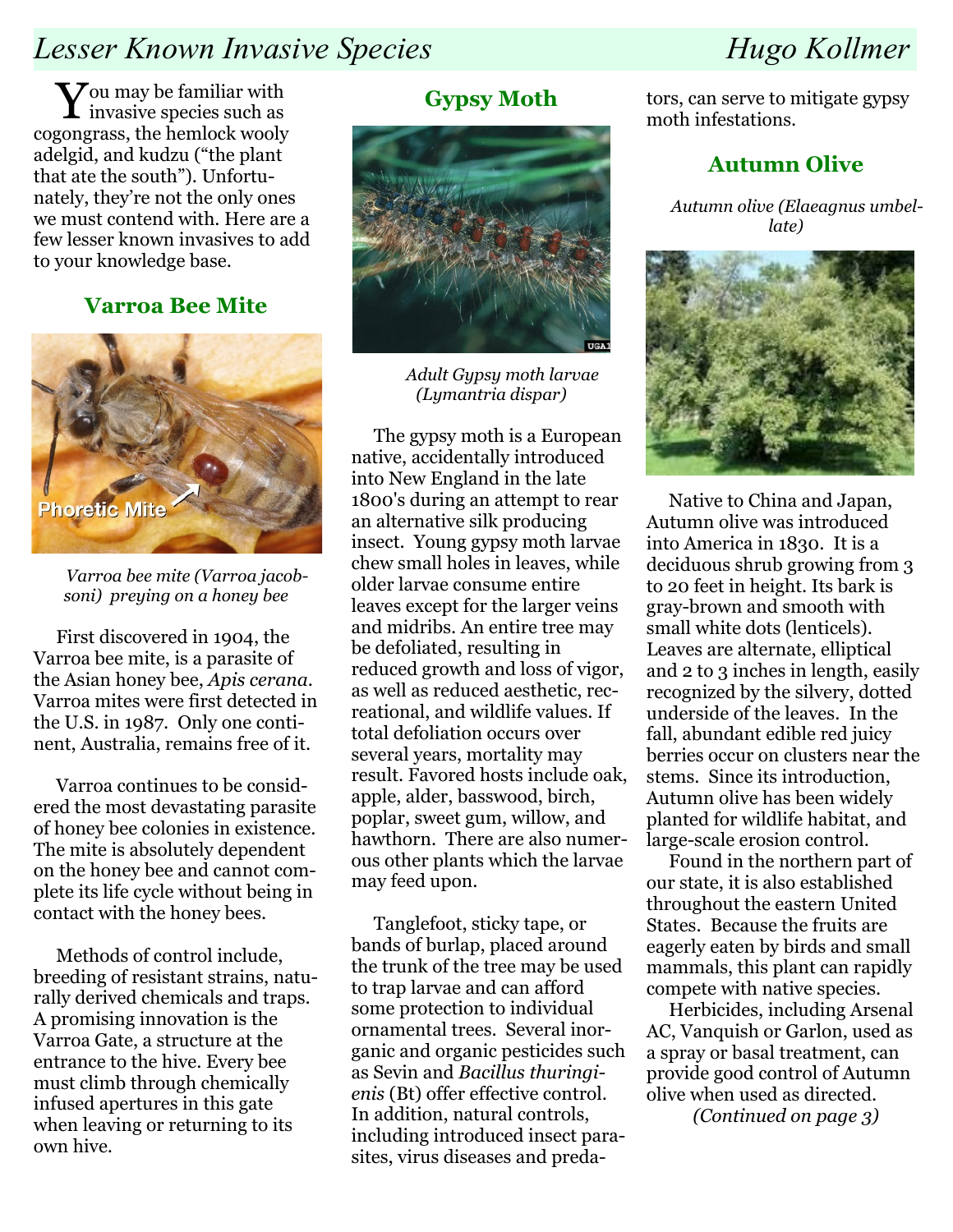# Giant Reed



Giant Reed (Arundo donax)

Easily recognized by its tall erect feathery spike, Giant reed (Arundo donax L.) is a clumping perennial grass, reaching heights of 16 feet and more, native to Asia and widespread throughout the Mediterranean region. It has been cultivated for use as building material, and for erosion control and windbreaks throughout the Middle East and Mediterranean region for thousands of years. It is currently widespread in southern Europe, Northern Africa, the Middle East, Australia, South America, and North America. The majority of commercially produced giant reed is

grown in the Mediterranean to make reeds for musical instruments.

Introduced in California in the 1820s for erosion control, Giant reed escaped and has since become a major invasive weed problem. It can be found throughout the southern United States and as far north as Maryland, but the date and location of its initial introduction in the eastern United States is unknown.

Giant reed is persistent and very difficult to control. Best result are obtained with a systemic herbicide to ensure translocation to the roots and rhizomes. Glyphosate (2 to 5% solution) applied to leaves, after the crop has flowered, has proven effective. Additionally, Arsenal (imazapyr) may provide control to some extent. Regardless of which herbicide is used, repeat applications will likely be necessary.

Next time you go to the grocery store, count the different kinds of apples you see on display. Six or seven kinds would be considered a good variety. Some farm orchards may have an even better selection. Hard to believe there use to be 1000s of different varieties of apples, and most of the old apples are non existent today.

 On the grocery store shelves today, in my opinion you can not go wrong with a Fuji. Fuji was first propagated in the 1930s but was not brought to market until the early 1960s. Though it came from Japan it is the product of two old and well known apples, the Red Delicious and the Ralls Genet. Incidentally the Ralls Genet was grown at Monticello by none other than Thomas Jefferson.

 Gala is a similar apple to Fuji but to me Fuji is superior in every category to Gala. Maybe only slightly but enough to matter.

 You will also usually find Granny Smiths. While it is a great cooking apple, to me it is not the best to eat out of hand. Red Delicious are somewhat disappointing to me, often with a slight bitter after taste.

 Honey Crisps is a fairly new apple on the market if you prefer a sweeter apple. Usually the final choice is the Golden Delicious. We are all familiar with the softness of the Golden but I tell you if you can catch a Golden Delicious on the one day a year it is perfect, that day there may not be a better apple.

 I also like the very hard to find Arkansas Black which when first picked is as firm as a baseball. If you will put these apples in a cooler place for a month they mellow out nicely.

 Apples remind me of a story. Shortly after the Civil War there was a widely planted tree known as Ben Davis. It was a good producing tree but the fruit was dry and almost tasteless. About this time in Southern Illinois there was a man who claimed to be able to identify any apple by taste, even if he were blind folded. Of course he was challenged, and given apple after apple to taste, which he identified correctly. Finally one challenger, in an effort to fool him, found a large piece of cork and quickly whittled it into the shape of an apple. He gave it to the blindfolded apple expert. He took a bite and with a confused look on his face, he took another bite. He proclaimed "I am not real sure about this apple. I think it may be a Ben Davis. But if it is, it's the best one I ever had!"

# How Vines Climb Rick Freeland

Planning to plan a vine in your landscape? One thing you need to know is how vines climb. Vines climb using several techniques, which are explored below.

Self Clinging Vines use aerial roots (known also as adventitious rootlets) to cling to walls, buildings or tree trunks. Roots are made up of countless fine hairs. Think English Ivy, or Poison Ivy.

Aerial rootlet self-clingers are great ground covers, but use care when planting around other plants and structures. They may be overwhelmed by the climber. And if grown against a masonary wall, rootlets may dislodge the mortar over time.

Other self-clingers use adhesive tendril tips to grasp and cling. One is Virginia Creeper.

Self clingers need no additional support once established. Strings or temporary stakes may help young vines secure a hold.

Twining Vines climb via coiling stems that spiral around supports in a clockwise or counter-clockwise direction, depending on the species. Examples: Honeysuckles coil clockwise. Wisteria chinensis will spiral counterclockwise.

Twining vines need a permanent support like a trellis, a woven wire attached to an overhead structure, or a sturdy host plant.

Tendril Climbers climb using modified leaf stalks or tendrils.

Clematis is a good example of a vine using a modified leaf stalk. Bignonia or Sweet Peas may employ a contact-sensitive tendril that reacts on contact with a wire or structure. Grapes use terminal shoots to grasp; Passiflora uses an auxiliary shoot.

Scrambling, Rambling or Trailing Type Climbers are plants with long, arching stems. Think Winter Jasmine and Bougainvillea.

Stems might not actually attach themselves to their support and may need to be tied.

Ramblers can also be trained to grow through shrubs or other support plants. They're good for sprawling over walls, groundcovers, or for erosion protection on banks.

Some trailing plants, like Climbing Roses, have a hooked thorn to help secure a hold as they ramble through host plants. They can also be tied onto a support structure.

When selecting vines, gardeners should consider fundamental design principles like line, color, texture and form, as well as attributes like flower type and bloom season, interesting bark or fall color. But whether a gardener needs a vine for screening an unsightly view, for softening a rock wall, for establishing shade for a patio, or just for a colorful vertical accent, there's always a climbing plant perfect for the situation.

# What the Heck? **Circumnutation**

The action of the growing tips of some plants mostly vines - as they rotate or move, searching out sun. Or in the case of vines, an attachment opportunity.

# Apple Lore Vince Evens